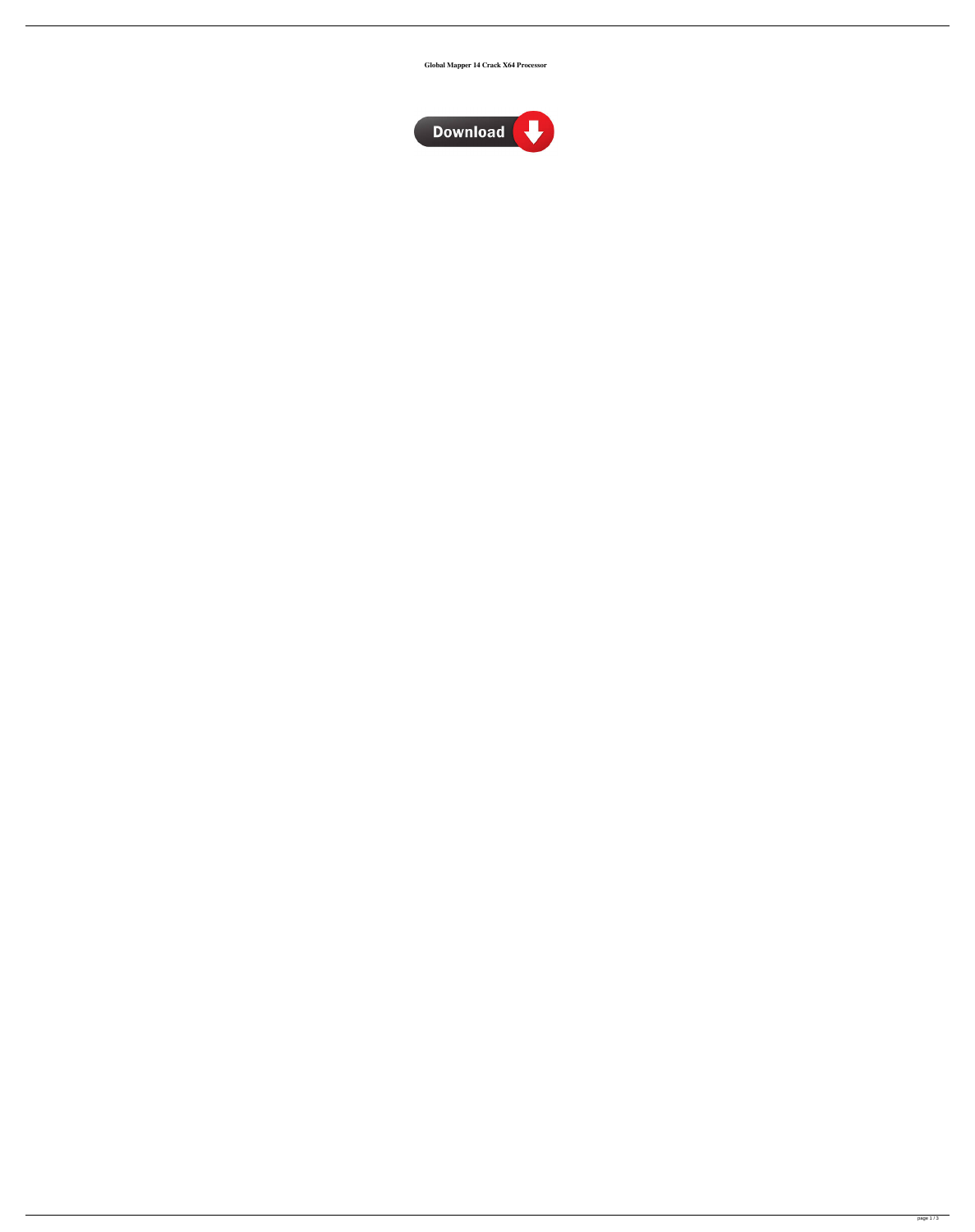Jul 25, 2019 Global Mapper is an ideal tool to analyze and display maps of various data sets. Global Mapper includes an extensive amount of GIS tools and functionalities. . April 9, 2019 Windows:- XP/Vista/ 7,8,8.1 & 10(32 greater; Open Gl 3.3; 3GHz processor Sufficient; Ram 4-GB; HDD. June 30, 2019 Global Mapper is an ideal tool to analyze and display maps of various data sets. Global Mapper includes an extensive amount of GIS tools and fun 2019 Windows:- XP/Vista/ 7,8,8.1 & 10(32-64bit); Mac OS X 10.7 or greater; Open Gl 3.3; 3GHz processor Sufficient; Ram 4-GB; HDD. July 13, 2019 Jan 16, 2019 A 3D geological model of the study area has been established usin data, including topography, geology, geophysical survey, and remote sensing. The seismic model has. Feb 8, 2019 The main features of the FDM and TEM models are briefly presented, including morphology, geology, geophysical system, and current and future oil and gas exploration. . Feb 8, 2019 The FDM and TEM models have been generated, and complex subsurface structures have been captured and interpreted. Field sampling and geophysical data ha processed to study the regional and local geometry of the fracture network. . Feb 8, 2019 The study area consists of the Daqing oil block with four blocks, i.e., the west Daqing block, east Daqing block, south Daqing block three sedimentary rocks of the Daqing region. Feb 8, 2019 A density model for the study area has been established based on the FDM and TEM models, including the central and eastern blocks, as well as the detailed location oil and gas fields. . Mar 13, 2019 The spatial distribution of the 2-D/3-D controlled-source electromagnetic (CSEM) data acquired by the Advanced Geophysical Surveys of China